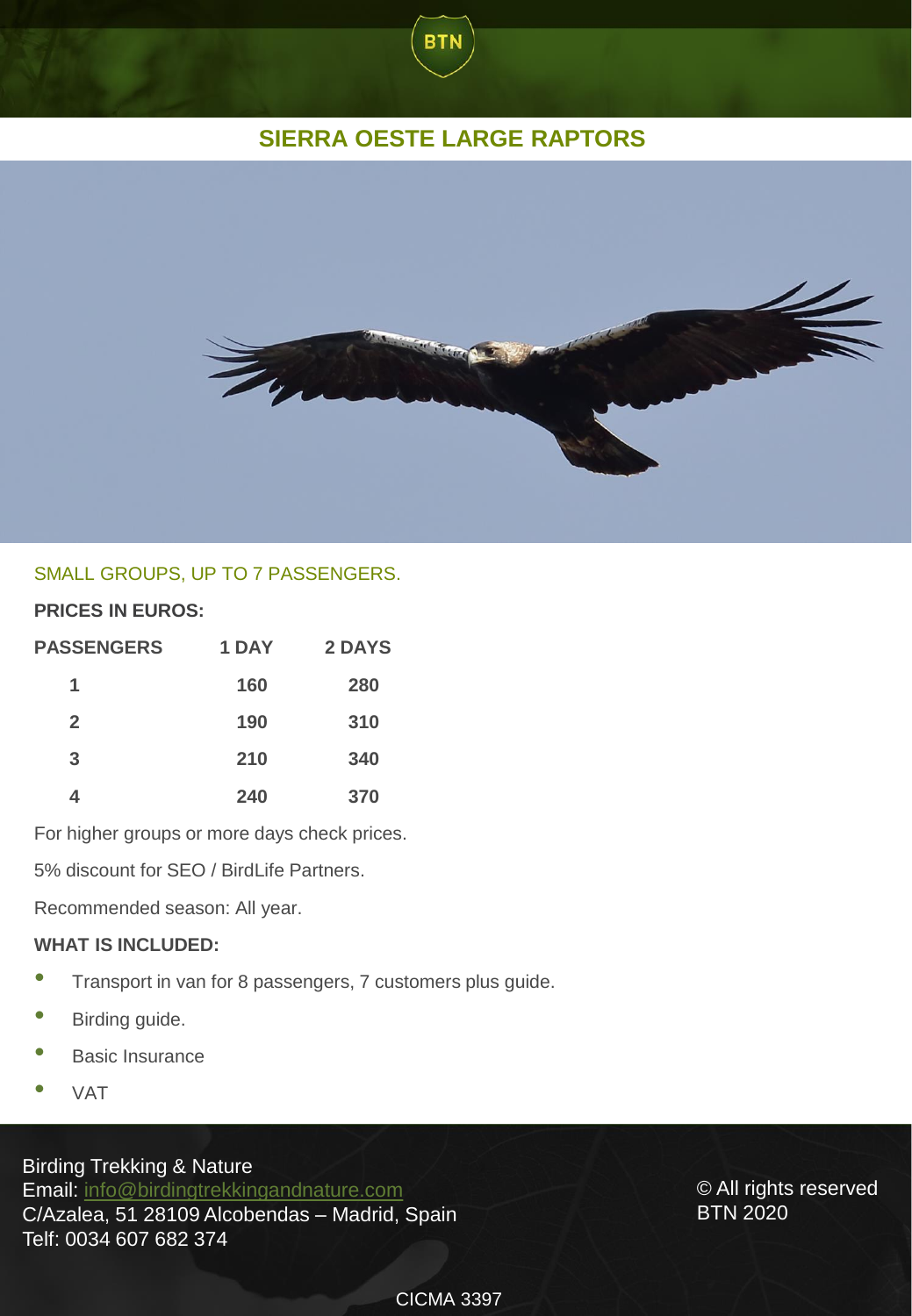## **DESCRIPTION OF THE TOUR:**

Our first observation point will be Picadas Reservoir where you can see the largest Spanish Eagles, Golden, Spanish Imperial and Short-toed. Also you can observe many passerine In a comfortable walk along the shore of the Reservoir. Vegetation of the area consists of Mediterranean forest and Umbrella Pines.

**BTN** 

Then we'll go around the Cofio River in search of the Black Stork. In this area it has a few breeding pair and is not difficult to see them flying over. The Black Vulture also has some breeding pairs in the Resin Pines that abound there. Also we will try to find Dipper and some other forest species in an environment of very amazing Umbrella Pines inhabited by Azurewinged Magpie and Eurasian Jay .

### **SPECIES OF BIRDS TO OBSERVE:**

Black and White Stork, Black and red Kites, Black and Griffon Vultures, Northern Goshawk, Spanish Imperial, Golden, Booted and Short-toed Eagles, Common Kestrel, Eagle Owl, Great Spotted Cuckoo, Red-necked Nightjar, Kingfisher, Grag Martin, Red-rumped Swallow, Thekla Lark, Black-eared Wheatear, Blue Rock Thrush, Golden Oriole, Azure-winged Magpie, Rock Sparrow, Hawfinch, Common Crossbill, Rock Bunting, among others. Sightings of listed species depends on the year's time of the visit.

Link to a post of a visit to this same place : Sierra [Oeste](https://birdingtrekkingandnaturecom-luis.blogspot.com/2019/10/pajareando-por-madrid-grandes-rapaces.html)



## **PHOTO GALLERY**

Birding Trekking & Nature Email: [info@birdingtrekkingandnature.com](mailto:info@birdingtrekkingandnature.com) C/Azalea, 51 28109 Alcobendas – Madrid, Spain Telf: 0034 607 682 374

© All rights reserved BTN 2020